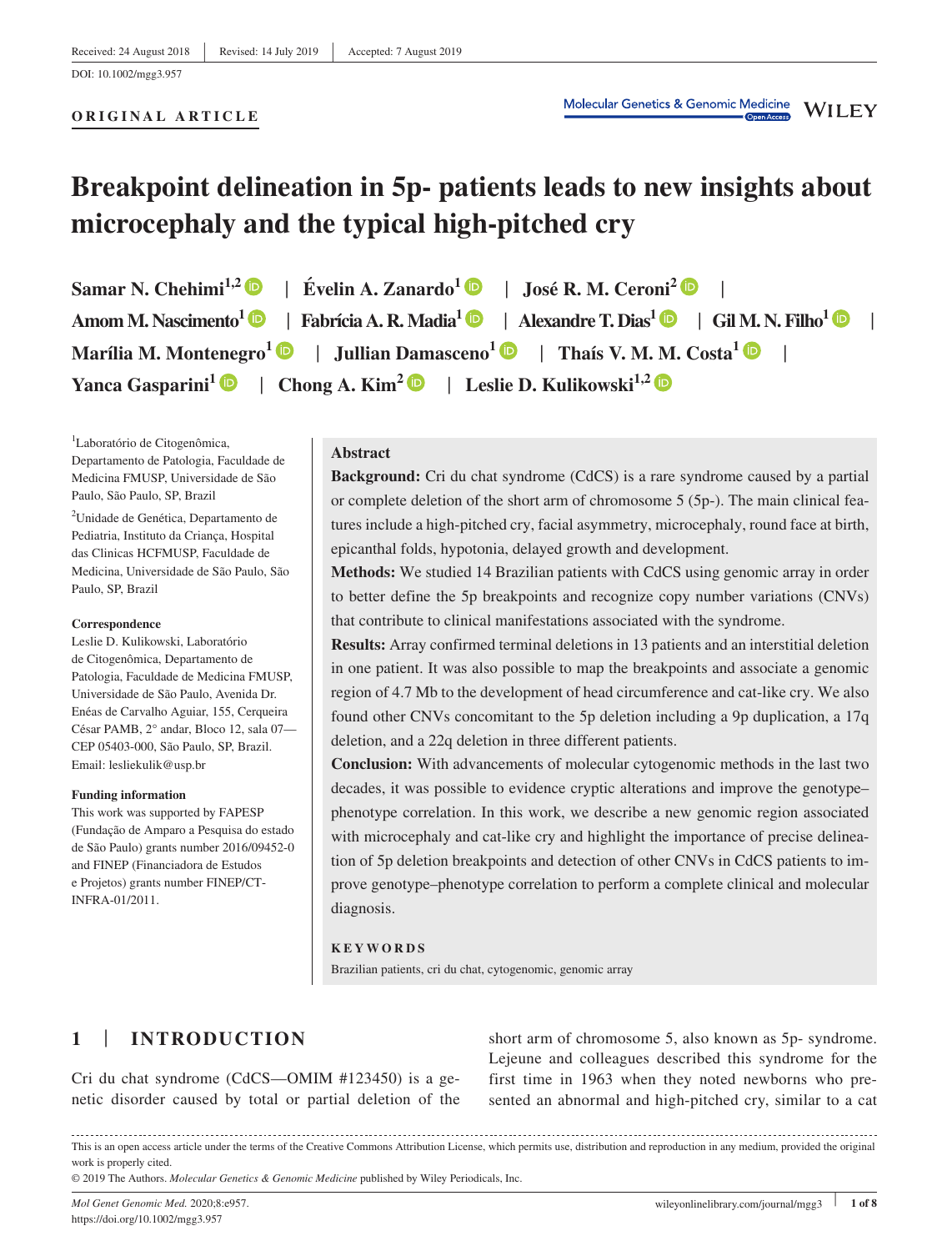**2 of 8 <sup>|</sup>** CHEHIMI et al.

cry. A few years later, with the development of G‐banded karyotyping, it was possible to associate the clinical manifestations of the syndrome to the short arm of chromosome 5 (Niebuhr, 1978). The clinical symptoms include a high‐ pitched cry, facial asymmetry, reduced head circumference (microcephaly), round face at birth, epicanthal folds, strabismus, laryngeal malformation, ocular hypertelorism, hypotonia, low implanted ears, prominent nasal bridge, and delayed growth and development (Mainardi et al., 2006, 2001; Niebuhr, 1978).

In the first studies, genotype–phenotype correlation was limited by the use of traditional cytogenetic techniques, such as G-banded karyotyping and FISH (fluorescence in situ hybridization). With the advancements of molecular cytogenomic methods in the last two decades, a series of cryptic telomeric alterations revealed that many terminal deletions considered to be pure and were in fact interstitial or terminal deletions stabilized by the capture of a telomere from another chromosome (Ballif, Wakui, Gajecka, & Shaffer, 2004; Santo, Moreira, & Riegel, 2016; Yokoyama et al., 2018).

Here, we performed BeadArray technique using samples from 14 Brazilian patients with a previous CdCS diagnosis and discuss the importance of mapping all of the pathogenic copy number variants (CNVs) to better associate to specific phenotypic features.

## **2** | **MATERIALS AND METHODS**

## **2.1** | **Subjects**

A cohort of 14 patients with clinical diagnosis of CdCS (10 females and 4 males) were followed through clinical evaluation by geneticists at the Unit of Clinical Genetics— Instituto da Criança, Hospital das Clínicas—Universidade de São Paulo (ICr‐HCFMUSP), Brazil. The inclusion criteria were a previous clinical diagnosis of CdCS and/ or cytogenetic molecular tests confirmation. The study was approved by the Institutional Review Board Ethics Committee for Analysis of Research Projects HCFMUSP/ CAPPesq (CAAE: 62322416.7.0000.0068) and written consent was obtained from all the participants and their parents.

## **2.2** | **DNA extraction**

Genomic DNA was isolated from peripheral blood lymphocytes using a commercially available DNA isolation kit (QIAamp DNA Blood Mini Kit®, Qiagen) in accordance with the manufacturer's instructions. The quality and quantity of the DNA samples were determined using Qubit Fluorometer (Invitrogen), and the integrity of the DNA was ascertained via agarose gel electrophoresis analysis.

## **2.3** | **Array analysis**

A genomic array was performed for all 14 patients using the Infinium CytoSNP‐850K BeadChip, which contains approximately 850,000 selected single nucleotide polymorphisms (SNPs) with an enriched coverage for 3,262 disease‐related genes (Illumina, Inc.). The manufacturer's recommended protocol was followed and the raw data were analyzed using *BlueFuse*<sup>™</sup> *Multi* v4.4 (Illumina, Inc.). The genomic positions are given as mapped to the GRCh37/hg19 genome build.

The results were analyzed according to the American College of Medical Genetics guidelines (Kearney, Thorland, Brown, Quintero‐Rivera, & South, 2011) using independent tests and were compared with the following databanks of CNVs and classified as benign, pathogenic, or VOUS (variants of uncertain clinical significance): the Database of Genomic Variants (DGV, [http://projects.tcag.ca/variation/\)](http://projects.tcag.ca/variation/), the Database of Chromosomal Imbalance and Phenotype in Humans Using Ensembl Resources (DECIPHER, [http://decip](http://decipher.sanger.ac.uk/) [her.sanger.ac.uk/](http://decipher.sanger.ac.uk/)) and the UCSC Genome Bioinformatics database (<http://genome.ucsc.edu>). The genomic positions are reported according to their mapping on the GRCh37/hg19 genome build.

## **3** | **RESULTS**

We investigated 14 patients with 5p deletion syndrome who were between age 2 and 38 years. We measured height, weight, and head circumference in addition to performing the clinical examination and obtaining the previous report from the parents. The features evaluated are listed in Table 1.

In this study, all the patients presented intellectual disability (ID) and minor facial dysmorphism which is typically associated with CdCS, such as hypertelorism, a prominent nasal bridge, micrognathia, a short nasal philtrum, and high palate. The values for weight and height were below the 5th percentile for most of the patients. The high‐pitched cry was present in 93.3% of the patients (Table 1).

Head circumference was measured in 10 patients, one of whom was in the 10th percentile  $(p = 10)$  for head circumference (red arrow in Figure 1, between 2nd < *p*<50th for normal growth curves and in the 98th for CdCS growth curves), whereas nine had measures below the 2nd percentile for normal growth curves. Four patients were not evaluated due to the age limit of the CdCS growth charts.

### **3.1** | **Previous genetic results**

Previous analysis using G‐banded karyotyping detected terminal deletions in 12 patients, with breakpoints between 5p13‐p15 and two patients presented normal karyotypes.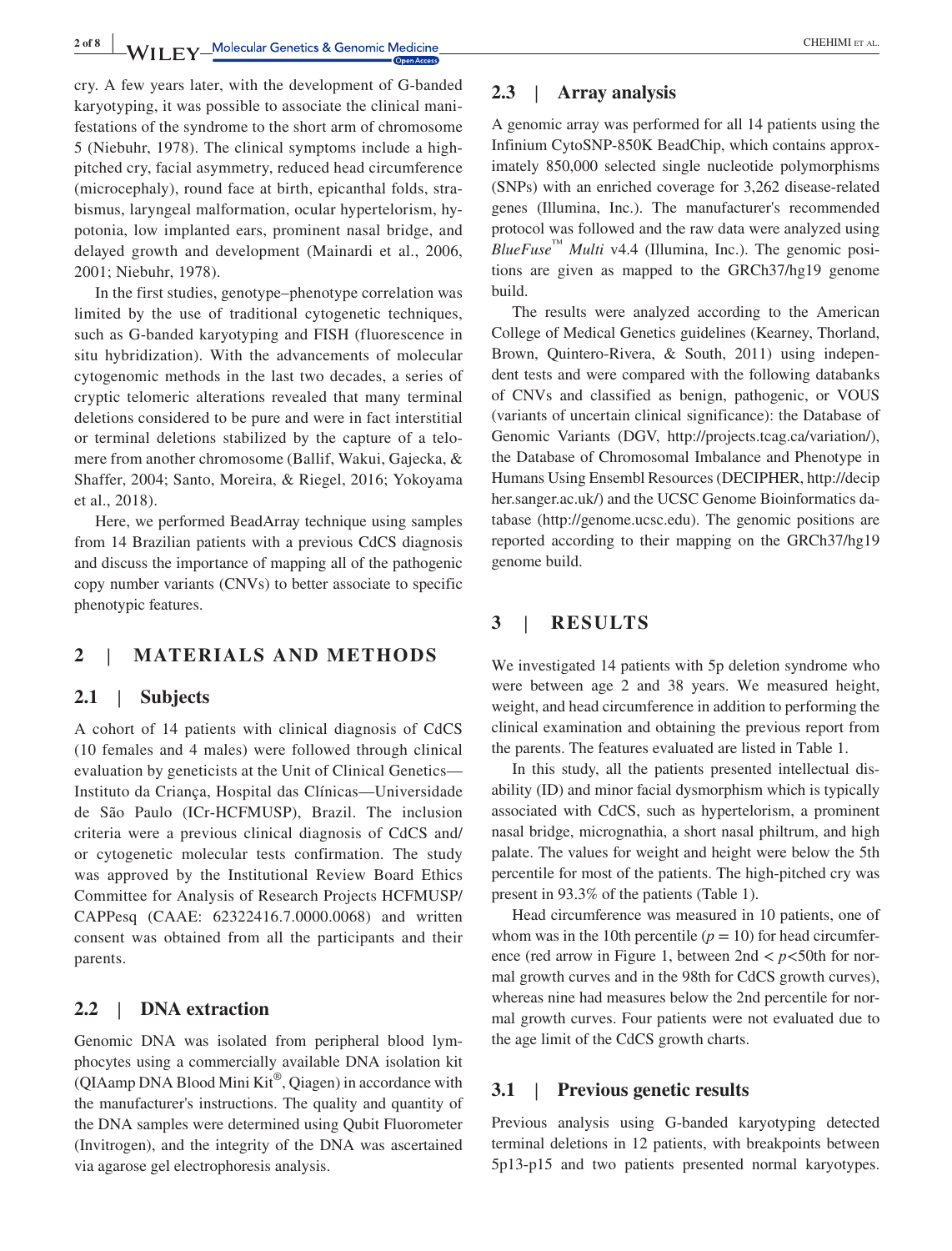|                                      | <b>Characteristic</b><br>Patient                                                                                                          |              | $\overline{\mathbf{C}}$        | 3                               | 4                  | <b>In</b>    | $\bullet$ | $\overline{ }$     | $\infty$           | $\bullet$ | $\mathbf{10}$            | $\mathbf{H}$       | 12                 | 13                 | $\overline{14}$          | Frequency                                                                                                                                         | ol                       |
|--------------------------------------|-------------------------------------------------------------------------------------------------------------------------------------------|--------------|--------------------------------|---------------------------------|--------------------|--------------|-----------|--------------------|--------------------|-----------|--------------------------|--------------------|--------------------|--------------------|--------------------------|---------------------------------------------------------------------------------------------------------------------------------------------------|--------------------------|
| Anthropometric                       | Sex                                                                                                                                       | $\mathbf{L}$ | Σ                              | Z                               | $\square$          | ≍            | щ         | Щ                  | Щ                  | Σ         | $\mathbf{L}$             | $\mathbf{L}$       | Щ                  | $\mathbf{L}$       | $\mathbf{L}$             | 11 F/4 M                                                                                                                                          | 73                       |
| examination                          | Age at examination<br>(years)                                                                                                             | 15           | 25                             | 38                              | 10                 | $\infty$     | $\infty$  | $\overline{1}$     | $\overline{4}$     | 3         | $\mathcal{L}$            | $\mathfrak{L}$     | $\circ$            | 16                 | 13                       | $\mathbf{I}$                                                                                                                                      | $\overline{\phantom{a}}$ |
|                                      | Weight (kg)                                                                                                                               | 30.4         | 67.6                           | $\stackrel{\triangle}{\rm N}$   | 30                 | 14.2         | 27.4      | 34                 | 10.2               |           | 8.5                      | 63.1               | 26.9               | 46.2               | $\overline{4}$           | T                                                                                                                                                 | 1                        |
|                                      | Height (cm)                                                                                                                               | 143          | 169.5                          | 168                             | 139                | 111          | 123.5     | 143                | 88.5               | 95        | 78                       | 156                | 129                | 151                | 151                      |                                                                                                                                                   | Т                        |
|                                      | Head circumfer-<br>ence (cm)                                                                                                              | 47.5         | 55.4                           | 51                              | 47                 | 43           | 48.5      | 48                 | $\overline{4}$     | 46        | 43                       | 53.5               | 47                 | 47.5               | 52                       | $\overline{\phantom{a}}$                                                                                                                          | $\overline{\phantom{a}}$ |
|                                      | Microcephaly                                                                                                                              | $^{+}$       | $\stackrel{\triangle}{\simeq}$ | $\stackrel{\triangle}{\approx}$ | $^{+}$             | $^{+}$       | $^{+}$    | $^{+}$             | $^{+}$             | $^{+}$    | $^{+}$                   | $\lessapprox$      | $^{+}$             | $^{+}$             | $\overline{\phantom{a}}$ | 10/11                                                                                                                                             | $\overline{9}$           |
| background<br>Clinical               | High-pitched cry<br>at birth                                                                                                              | $^{+}$       | $^{+}$                         | $^{+}$                          | $^{+}$             | $^{+}$       | $^{+}$    | $^{+}$             | $^{+}$             | $^{+}$    | $^{+}$                   | $^{+}$             | $^{+}$             | $^{+}$             | $\overline{\phantom{a}}$ | 13/14                                                                                                                                             | 93                       |
|                                      | Seizures                                                                                                                                  | I            | $^{+}$                         | Ī                               | ı                  | $\,+\,$      | I         | T                  | Ī                  | I         | Ī                        | T                  | T                  | I                  | I                        | 2/14                                                                                                                                              | 14                       |
|                                      | deficiency<br>Intellectual                                                                                                                | $^{+}$       | $^{+}$                         | $^{+}$                          | $^{+}$             | $^{+}$       | $^{+}$    | $^{+}$             | $^{+}$             | $^{+}$    | $^+$                     | $^{+}$             | $^{+}$             | $^+$               | $^{+}$                   | 14/14                                                                                                                                             | $100\,$                  |
|                                      | Developmental<br>delay                                                                                                                    | $^{+}$       | $^{+}$                         | $^{+}$                          | $^{+}$             | $^{+}$       | $^+$      | $^{+}$             | $^{+}$             | $\, +$    | $^+$                     | $\! +$             | $^{+}$             | $^+$               | $^{+}$                   | 14/14                                                                                                                                             | 100                      |
| Facial                               | Rounded face                                                                                                                              | $^{+}$       | I                              | I                               | I                  | I            | I         | I                  | $\,+\,$            | $\,{}^+$  | $^{+}$                   | I                  | I                  | I                  | I                        | 4/14                                                                                                                                              | 29                       |
| dysmorphism                          | Hypertelorism                                                                                                                             | $^+$         | $^{+}$                         | $\overline{\phantom{a}}$        | $\mathbf{I}$       | $\mathbf{I}$ | $\,{}^+$  | $\hspace{0.1mm} +$ | $\hspace{0.1mm} +$ | $^+$      | $\hspace{0.1mm} +$       | $\hspace{0.1mm} +$ | $\hspace{0.1mm} +$ | $\mathsf{I}$       | $^{+}$                   | 10/14                                                                                                                                             | $\overline{71}$          |
|                                      | Prominent nasal<br>bridge                                                                                                                 | $^{+}$       | $\,^+$                         | $^{+}$                          | $\hspace{0.1mm} +$ | I            | I         | $^{+}$             | $\overline{1}$     | I         | $\overline{\phantom{a}}$ | $\hspace{0.1mm} +$ | $\hspace{0.1mm} +$ | $\hspace{0.1mm} +$ | $\overline{\phantom{a}}$ | 8/14                                                                                                                                              | 57                       |
|                                      | Micrognathia                                                                                                                              | $\,{}^+$     | $^{+}$                         | $^{+}$                          | Т                  | T            | T         | $\hspace{0.1mm} +$ | $\hspace{0.1mm} +$ | $^+$      | $\hspace{0.1mm} +$       | $\hspace{0.1mm} +$ | $\hspace{0.1mm} +$ | $^{+}$             | Т                        | 10/14                                                                                                                                             | $\overline{71}$          |
|                                      | Short nasal<br>philtrum                                                                                                                   | $^{+}$       | $^{+}$                         | $\,{}^+$                        | $^+$               | $^+$         | -1        | $^{+}$             | $\mathbf{I}$       | $^{+}$    | $^{+}$                   | $^{+}$             | $\,{}^+$           | $^{+}$             | $^{+}$                   | 12/14                                                                                                                                             | 86                       |
|                                      | High palate                                                                                                                               | I            | $^{+}$                         | $^{+}$                          | I                  | J.           | $^{+}$    | $^{+}$             | I                  | $^{+}$    | $\overline{\phantom{a}}$ | $^{+}$             | $^{+}$             | $^{+}$             | $^{+}$                   | 9/14                                                                                                                                              | $\mathcal{A}$            |
| Deletion size detected in array (Mb) |                                                                                                                                           | 34.37        | 29.94                          | 29.83                           | 25.6               | 25.32        | 25        | 22.01              | 19.86              | 18.89     | 18.07                    | 17.99              | 17.63              | 17.21              | 17.43                    | $\stackrel{\displaystyle\triangle}{\scriptstyle\sim}$                                                                                             | $\lesssim$               |
|                                      | Abbreviations: F, female; M, male; Mb, Megabase; NA, not applicable; + (positi<br>symbol), indication of the percentage of the frequency. |              |                                |                                 |                    |              |           |                    |                    |           |                          |                    |                    |                    |                          | ve symbol), indication of the presence of the characteristic; – (negative symbol), indication of the absence of the characteristic; % (percentage |                          |
|                                      |                                                                                                                                           |              |                                |                                 |                    |              |           |                    |                    |           |                          |                    |                    |                    |                          |                                                                                                                                                   |                          |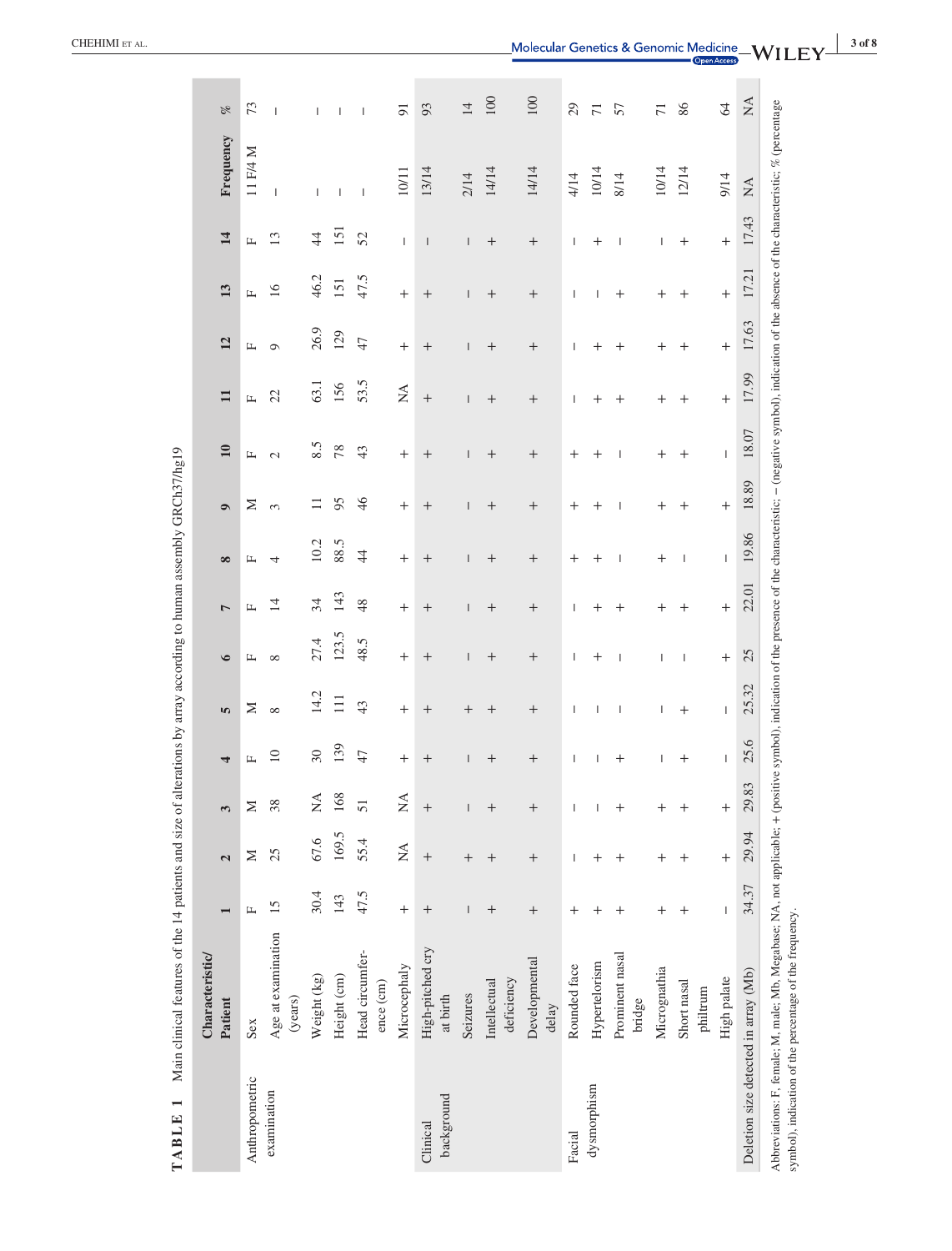

**FIGURE 1** Head circumference in females and males with CdCS from birth to 15 years. Normal growth curves (N) are represented by the grey area and CdCS specific curves are indicated by the thick black lines. The results found in our 10 patients (red circles) showed that only one patient (patient 14) appears to have no microcephaly (red arrow) with measurements between 2nd < *p* < 50th for normal growth curves and 98th for CdCS' growth curves. Adapted from Marinescu et al. (2000). CdCS, cri du chat syndrome

For patient 9, a genetic diagnosis of CdCS was made using array. Although the patient had a prenatal karyotype without alterations, all the features resembled those of 5p‐ syndrome. Patient 5 had a previous diagnosis of 5p deletion and 9p duplication using P036 and P070 MLPA kits and FISH, as described elsewhere (Lincoln‐de‐Carvalho, Vicente, Vieira, de Mello, & Marques‐de‐Faria, 2011).

## **3.2** | **Array results**

Array confirmed the presence of terminal deletions with distinct final breakpoints in 11 of the 12 patients with previous diagnosis using G‐banded karyotype. One patient had an interstitial deletion starting at 4,788,892 bp (base pairs) with an endpoint in 22,219,836 bp. It was also possible to confirm the 5p deletion and 9p duplication in patient 5 and estimate the size of both CNVs: the chromosome 5 breakpoints were at 25,328 bp and 25,351,609 bp, and the chromosome 9 breakpoints were at 46,587 bp (position of the first probe from the BeadChip in 9p) and 20,642,438 bp.

Evaluating the breakpoints, we have observed that the 13 patients had initial breakpoint at 25,328 bp (position of the first probe from the used BeadChip in 5p) and all the patients had distinct end breakpoints between 17,235,998 bp and 34,376,825 bp.

We also found other CNVs concomitant to the 5p deletion including a 9p duplication, a 17q deletion, and a 22q deletion in three different patients.

It was possible to redefine the size of all deletions, as shown in Table 2.

The range of the genomic breakpoints varied widely: the smallest deletion encompassed 17.21 Mb and the largest spanned 34.37 Mb (Figure 2). None of the patients had the same initial and final breakpoints.

#### **3.3** | **Haploinsufficient genes**

Nguyen et al. (2015) classified five genes as haploinsufficient and phenotype‐related in CdCS. These genes are *TERT*, *SEMA5A*, *MARCH6*, *CTNND2*, and *NPR3*. Figure 2 indicates that three of these genes (*SEMA5A*, *MARCH6*, and *CTNND2*) were deleted in all of the studied patients, *TERT* was deleted in all patients except patient 14, and *NPR3* was deleted only in patient 1 (Figure 2).

## **4** | **DISCUSSION**

Although genomic array is the tool of choice for investigation in patients with congenital malformations and intellectual disabilities, the high cost of this methodology for the Brazilian public health‐care system (SUS—Sistema Único de Saúde) greatly hinders the implementation, especially due to economic constraints. Therefore, G‐banded karyotype is the only test available for most of Brazilian patients with clinical manifestations of CdCS, and several cases are still inconclusive (Zanardo et al., 2017).

Since molecular diagnosis is not available for most of the population, clinicians evaluate minor dysmorphologies in order to provide a more accurate diagnosis. The values for weight and height for most of the patients in this study were below the 5th percentile, in accordance with Marinescu et al. (2000). A high‐pitched cry was present in almost all the patients (93.3%), being the most easily identifiable feature (Niebuhr, 1978).

Seizures were identified in two patients (13.3%), patient 5 and patient 2. There is a lack of information about the relation of seizures and CdCS; however, this is a rare feature in CdCS patients (Nakagami, Terada, Ikeda, Hiyoshi, & Inoue, 2015).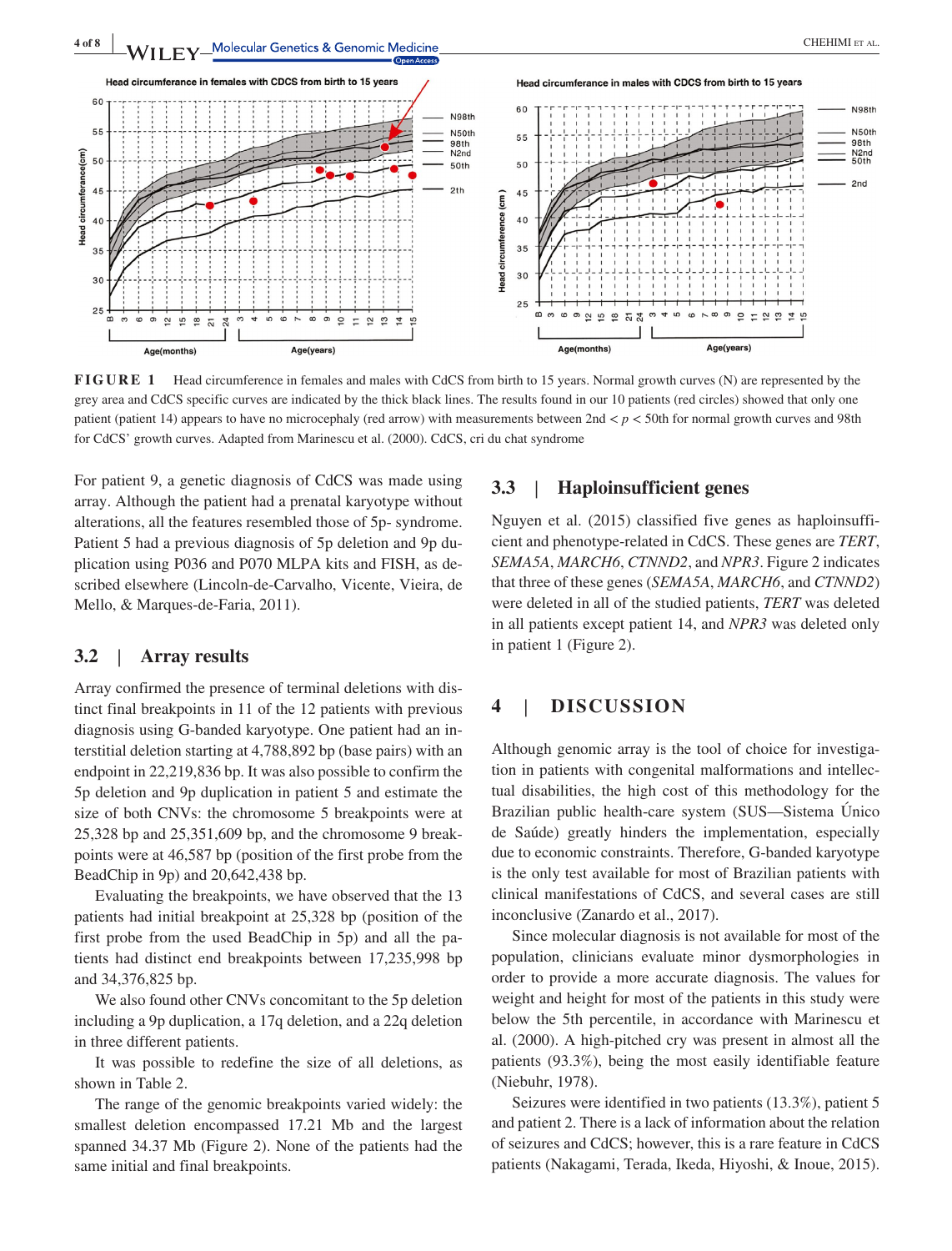| <b>Patient</b> | <b>Sex</b>       | Previous karyotype or MLPA result                          | <b>Array results</b>                         |
|----------------|------------------|------------------------------------------------------------|----------------------------------------------|
| 1              | F                | $46, XX, 5p$ -                                             | arr[GRCh37] 5p15.33p13.2(25328_34402152)x1   |
| $\overline{2}$ | M                | $46, XY, 5p$ -                                             | arr[GRCh37] 5p15.33p13.3(25328_29971508)x1   |
|                |                  |                                                            | arr[GRCh37] 17q21.3(43996960_44002555)x1     |
| 3              | M                | 46, XY, del(5)(p13)                                        | arr[GRCh37] 5p15.33p13.3(25328_29863566)x1   |
| $\overline{4}$ | F                | $46, XX, del(5)(p14), 14pstk+, 15cenh+pstk+$               | arr[GRCh37] 5p15.33p14.1(25328_25658882)x1   |
| 5              | M                | Del 5p (PDCD6) e dup 9p ( $DMRT1$ ) – MLPA P036-E1/P070-A2 | arr[GRCh37]5p15.33p14.1(25328_25351609)x1    |
|                |                  |                                                            | arr[GRCh37] 9p24.3p21.3(46587_20642438)x3    |
| 6              | F                | 46, XX, del(5)(p14)                                        | arr[GRCh37] 5p15.33p14.1(25328_25027618)x1   |
| 7              | F                | 46, XX, del(5)(p14.2)                                      | arr[GRCh37] 5p15.33p14.3(25328_22039679)x1   |
| 8              | $\boldsymbol{F}$ | 46, XX, del(5)(p14.2)                                      | arr[GRCh37] 5p15.33p14.3(25328_19892934)x1   |
| 9              | M                | 46,XY-pre-natal KT                                         | arr[GRCh37] 5p15.33p14.3(25328_18921988)x1   |
| 10             | $\mathbf{F}$     | 46, XX, del(5)(p15)                                        | arr[GRCh37] 5p15.33p15.1(25328_18099766)x1   |
| 11             | $_{\rm F}$       | $46, XX, 5p$ -                                             | arr[GRCh37] 5p15.33p15.1(25328_18022107)x1   |
| 12             | $\mathbf{F}$     | 46, XX, del(5)(p14)                                        | arr[GRCh37] 5p15.33p15.1(25328_17656351)x1   |
| 13             | $_{\rm F}$       | $46, XX, 5p-$                                              | arr[GRCh37] 5p15.33p15.1(25328_17235998)x1   |
|                |                  |                                                            | arr[GRCh37] 22q12.3(36753803_36782997)x1     |
| 14             | $\mathbf{F}$     | 46, XX, del(5)(p14)                                        | arr[GRCh37] 5p15.32p14.3(4788892_22219836)x1 |

**TABLE 2** Results obtained by a previous test (karyotype or MLPA) compared to results obtained by array, according to GRCh37/hg19, including CNVs' breakpoints found in array

Abbreviation: CNVs, copy number variants.

Niebuhr (1978) described seizures in 2.7% of a 331‐patient cohort, a considerably lower frequency than the one found in this study (14%). The most likely explanation for this discrepancy is that brain disorders may be associated with other variables which do not involve 5p and have not yet been investigated in previous studies.

Indeed, in patient 5, seizures may be linked to trisomy 9p. This trisomy is associated with cerebral, neurological, and epileptic abnormalities (Nakayama et al., 2012; Stern, 1996). Array revealed that patient 2 presented a small deletion located at 17q21.3. This region is in the *MAPT* associated with frontotemporal dementia (OMIM #600274), a feature the patient presented during neurological testing. This deletion was classified as a variant of uncertain significance (VUS). Another reason for the low occurrence of seizures in CdCS patients could be the size of the cohort of this study. This possibility highlights the need for further investigation of other variables that may affect this finding.

Microcephaly (considered as head circumference below the 3rd percentile) and cat-like cry were present in all patients except patient 14. Patient 14 was also the only patient in this study with an interstitial deletion. Combining these results, we could suggest a region associated with the presence of microcephaly and the cat‐like cry. This genomic region would be narrowed to the 4.7 Mb between 25,328 bp and 4,788,892 bp, which were the breakpoints detected in patient 14 (Figure 2). In accordance with our results, Elmakky et al. (2014) also suggested that a terminal region of 5.5 Mb found between 5p15.32–33 would regulate the growth of the head throughout life and is also related to other dysmorphic features.

However, there is conflicting information from previous studies. Kondoh et al. (2005) inferred that the region associated with cephalic perimeter was between 10 and 15 Mb and was also related to other features without genomic position distinction. This discrepancy can be explained by the fact that the authors had an  $n = 6$  and used only karyotype and FISH with specific chromosome 5 probes, without analyzing other CNVs that could interfere with this phenotype.

Evaluating the high‐pitched cry specifically, multiple regions have been reported for this feature (Figure 2). This feature was related to the 5p15.2 region with the involvement of *MARCH6* (Gersh et al., 1995; Overhauser et al., 1994). However, Wu, Niebuhr, Yang, and Hansen (2005) attributed this feature to *FLJ25076*, which is involved in *MARCH6* degradation signaling pathway, and is located between 6,365,349 and 7,003,686 bp. *FLJ25076* is locally expressed in thoracic and scalp tissues, which could explain the cat‐like cry. Zhang et al. (2016) were able to delineate a critical region of approximately 700 kb at 5p15.32, which includes only two coding genes, *ADAMTS16* and *ICE1*.

Multiple critical regions have been reported for microcephaly and the high‐pitched cry in patients with 5p‐ syndrome,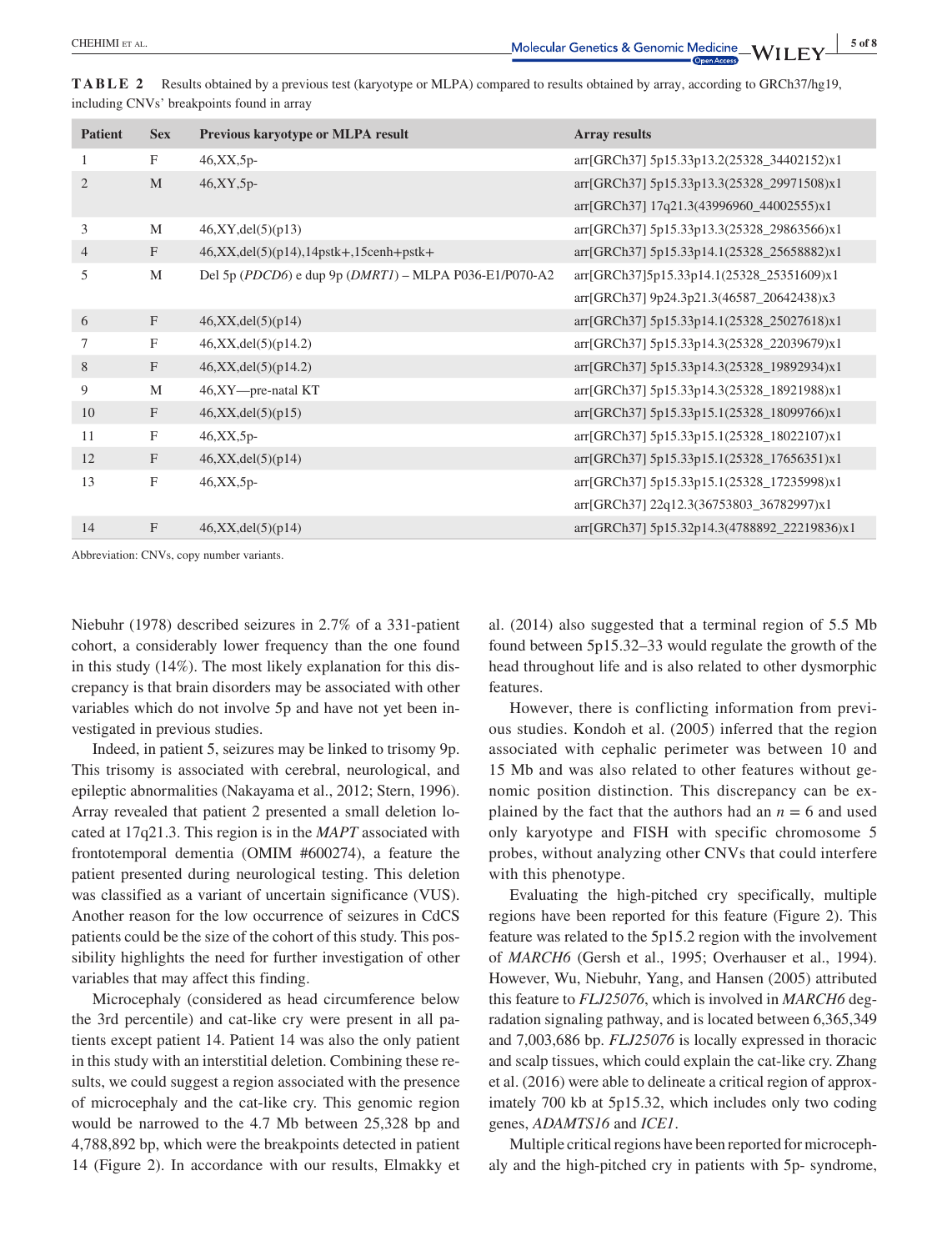



**FIGURE 2** Representation of the deletions extent, indicated by the horizontal purple bars, and breakpoints in basepairs detected through array. *TERT*, *SEMA5A*, *MARCH6*, *CTNND2*, and *NPR3* are marked with dotted lines. At the bottom are presented the genotype–phenotype relationships from data in previous publications. The genomic region we propose to be associated with head circumference and cat‐like cry is indicated in the orange box. p, short arm; q, long arm; bp, base pairs

but it was always present with other features, and the use of different molecular techniques makes it difficult to delineate a genomic region corresponding to these particular phenotypes.

In addition to the cat-like cry, facial dysmorphism is also indicative of the syndrome. Despite the existence of descriptions in the literature regarding changes in the phenotype of 5p‐ patients between childhood and adulthood (in older CdCS patients, the phenotype resembles that of Angelman Syndrome), there is no precise age reported for this change (Santo et al., 2016; Van Buggenhout et al., 2000).

Therefore, we suggest that the transition from a round face to an elongated face occurs between 4 and 8 years. Patients aged 2–4 years had a round face and older patients (over 8 years) had a more elongated face, with the exception of patient 1. In patient 1, the face traits were inherited from the patient's mother, who also has the same features. Revisiting a Brazilian website focused on pictures and reports of parents of CdCS patients ([https://www.portalcrid](https://www.portalcriduchat.com.br) [uchat.com.br\)](https://www.portalcriduchat.com.br), we found pictures of patient 13 at a younger age demonstrating the rounded face and supporting our hypothesis.

Emerging tools, such as Face2Gene application, can help to identify a possible match with this syndrome for patients with ID. We tested this application and detected that in 80% of the cases CdCS was one of the three main suggested syndromes.

In the present study, all of the patients had ID and were able to speak few words, communicate with gestures, and use aggressive behavior as a way to demonstrate dissatisfaction. Using a numerical scale for ID that ranged from 0 (unaffected) to 7 (profoundly affected), adapted from Zhang et al. (2005), we observed that 12 patients were classified as severe or very severe and two were classified as moderate.

Those two patients (patients 4 and 13) were able to communicate and express themselves through words and sentences, although with some difficulty. Evaluating the size of the deletion on chromosome 5, we observed there was great divergence between the deletion sizes (17.21 Mb and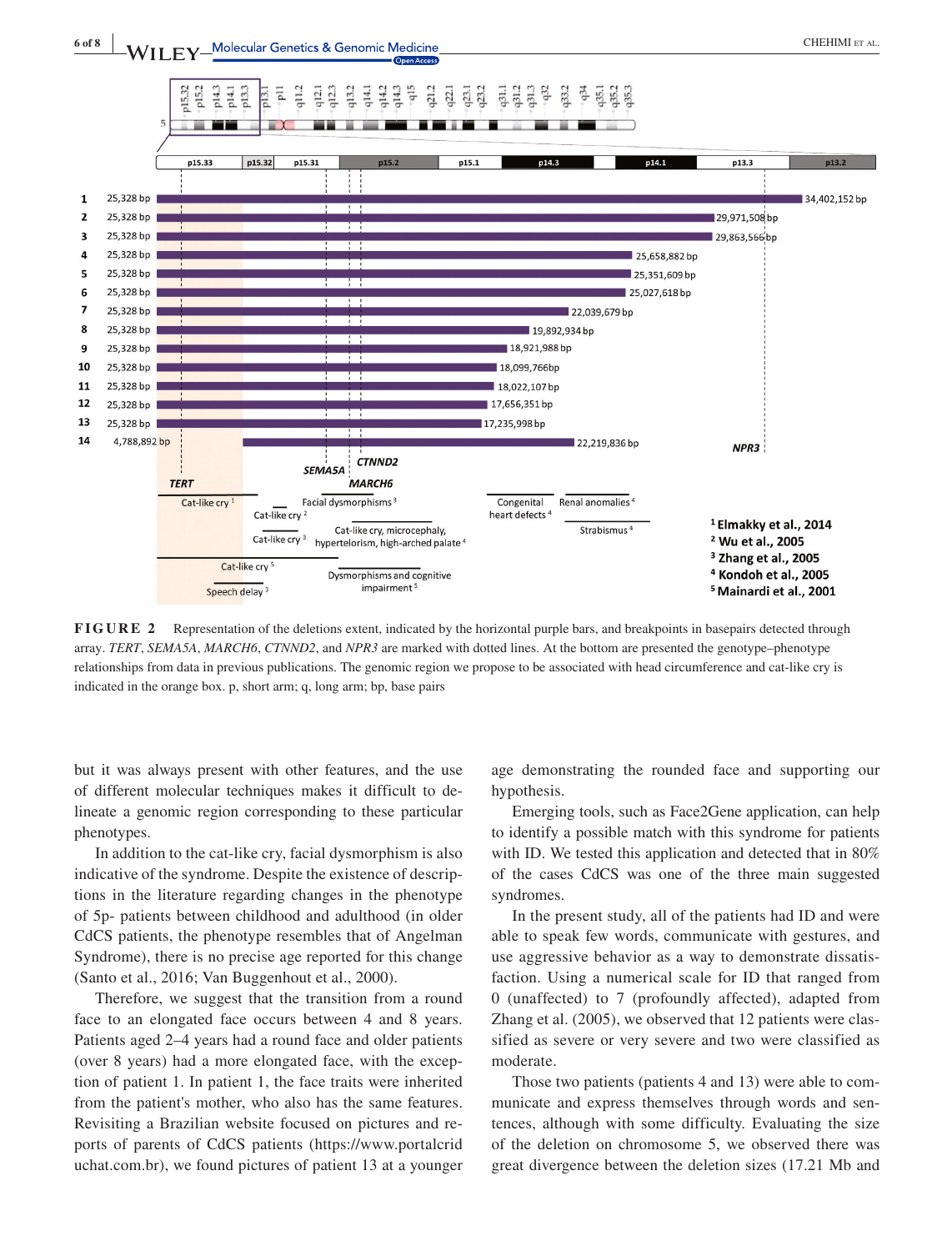25.6 Mb for patients 13 and 4, respectively). These data suggest the significant clinical variability in intellectual development in CdCS syndrome and no relation between deletion size and ID (Marinescu, Johnson, Dykens, Hodapp, & Overhauser, 1999; Marinescu, Johnson, Grady, Chen, & Overhauser, 1999).

Array results also revealed other CNVs not related to 5p. We found three CNVs concomitant to the 5p deletion: a pathogenic 9p duplication, a 17q deletion classified as a VUS, which was associated with frontotemporal dementia, and a 22q deletion as probably pathogenic. The deletion in 22q in patient 13 was classified as being probably pathogenic since the patient had hearing impairment, and this region is associated with the *MYH9*, which is responsible for cochleosaccular degeneration (OMIM #603622).

The phenotype of CdCS patients results from the deletion of several genes located in 5p and in some cases the addition of other CNVs. Although chromosome 5 is one of the chromosomes with the lowest gene density, it covers genes responsible for aging, facial dysmorphisms, and neuronal development. The haploinsufficiency of the genes in the region is responsible for the known phenotype and for the great variability in the development of these patients (Nguyen et al., 2015).

*SEMA5A* and *CTNND2*, deleted in all patients, are related to brain development and migration of neurons. The hemizygosity of these genes can complicate this process and lead to ID, reported in all patients in this study, and autistic spectrum behaviors (Duan et al., 2014; Medina, Marinescu, Overhauser, & Kosik, 2000; Zhang et al., 2016).

All of the patients had deletion of *TERT* gene, except patient 14. Heterozygous deletion of *TERT* is related to failures in telomere length maintenance and phenotypic changes in adults (Zhang et al., 2003). We could not conclude whether the presence of *TERT* in patient 14 was phenotypically relevant since she was not seen at a younger age and did not present gray hair at the clinical evaluation.

Another gene classified as dosage‐sensitive is *NPR3*, deleted in one patient. A study in rats showed that this gene seems to be related to hypertension and blood pressure increase regardless of salt intake, but the effect in humans remains uncertain (Kuang, Zhou, Li, Tang, & Chen, 2017). Deletion of this gene did not show any physiological impact.

In this work, we describe a new genomic region associated with microcephaly and cat‐like cry and highlight the importance of precise delineation of 5p deletion breakpoints and detection of other CNVs in CdCS patients to improve genotype–phenotype correlation to perform a complete clinical and molecular diagnosis.

#### **CONFLICT OF INTEREST**

There are no conflict of interest to disclose.

#### **ORCID**

*Samar N. Chehimi* **b** [https://orcid.](https://orcid.org/0000-0002-0701-9260) [org/0000-0002-0701-9260](https://orcid.org/0000-0002-0701-9260)

*Évelin A. Zanardo* [https://orcid.](https://orcid.org/0000-0002-5624-8158) [org/0000-0002-5624-8158](https://orcid.org/0000-0002-5624-8158)

*José R. M. Ceroni* **D** [https://orcid.](https://orcid.org/0000-0001-6192-5339) [org/0000-0001-6192-5339](https://orcid.org/0000-0001-6192-5339)

*Amom M. Nascimento* **[https://orcid.](https://orcid.org/0000-0002-7553-8337)** [org/0000-0002-7553-8337](https://orcid.org/0000-0002-7553-8337)

*Fabrícia A. R. Madia* **[https://orcid.](https://orcid.org/0000-0002-8389-0509)** [org/0000-0002-8389-0509](https://orcid.org/0000-0002-8389-0509)

*Alexandre T. Dias* **D** [https://orcid.](https://orcid.org/0000-0001-9173-789X) [org/0000-0001-9173-789X](https://orcid.org/0000-0001-9173-789X)

*Gil M. N. Filho* <https://orcid.org/0000-0002-6615-1421> *Marília M. Montenegro* **D** [https://orcid.](https://orcid.org/0000-0003-3833-7234) [org/0000-0003-3833-7234](https://orcid.org/0000-0003-3833-7234) *Jullian Damasceno* [https://orcid.](https://orcid.org/0000-0002-5921-9459) [org/0000-0002-5921-9459](https://orcid.org/0000-0002-5921-9459) *Thaís V. M. M. Costa* **[https://orcid.](https://orcid.org/0000-0001-9751-9869)** [org/0000-0001-9751-9869](https://orcid.org/0000-0001-9751-9869) *Yanca Gasparini* <https://orcid.org/0000-0002-7035-7705> *Chong A. Kim* **b** <https://orcid.org/0000-0002-1754-1300> Leslie D. Kulikowski<sup>D</sup> [https://orcid.](https://orcid.org/0000-0003-2236-3956) [org/0000-0003-2236-3956](https://orcid.org/0000-0003-2236-3956)

#### **REFERENCES**

- Ballif, B. C., Wakui, K., Gajecka, M., & Shaffer, L. G. (2004). Translocation breakpoint mapping and sequence analysis in three monosomy 1p36 subjects with der(1)t(1;1)(p36;q44) suggest mechanisms for telomere capture in stabilizing de novo terminal rearrangements. *Human Genetics*, *114*(2), 198–206. [https://doi.org/10.1007/](https://doi.org/10.1007/s00439-003-1029-y) [s00439-003-1029-y](https://doi.org/10.1007/s00439-003-1029-y)
- Duan, Y., Wang, S. H., Song, J., Mironova, Y., Ming, G. L., Kolodkin, A. L., & Giger, R. J. (2014). Semaphorin 5A inhibits synaptogenesis in early postnatal‐ and adult‐born hippocampal dentate granule cells. *Elife*, *3*, 1–24. <https://doi.org/10.7554/eLife.04390>
- Elmakky, A., Carli, D., Lugli, L., Torelli, P., Guidi, B., Falcinelli, C., … Percesepe, A. (2014). A three‐generation family with terminal microdeletion involving 5p15.33-32 due to a whole-arm 5;15 chromosomal translocation with a steady phenotype of atypical cri du chat syndrome. *European Journal of Medical Genetics*, *57*(4), 145–150. <https://doi.org/10.1016/j.ejmg.2014.02.005>
- Gersh, M., Goodart, S. A., Pasztor, L. M., Harris, D. J., Weiss, L., & Overhauser, J. (1995). Evidence for a distinct region causing a catlike cry in patients with 5p deletions. *American Journal of Human Genetics*, *56*(6), 1404–1410.
- Kearney, H. M., Thorland, E. C., Brown, K. K., Quintero‐Rivera, F., & South, S. T.; Working Group of the American College of Medical Genetics Laboratory Quality Assurance Committee. (2011). American College of Medical Genetics standards and guidelines for interpretation and reporting of postnatal constitutional copy